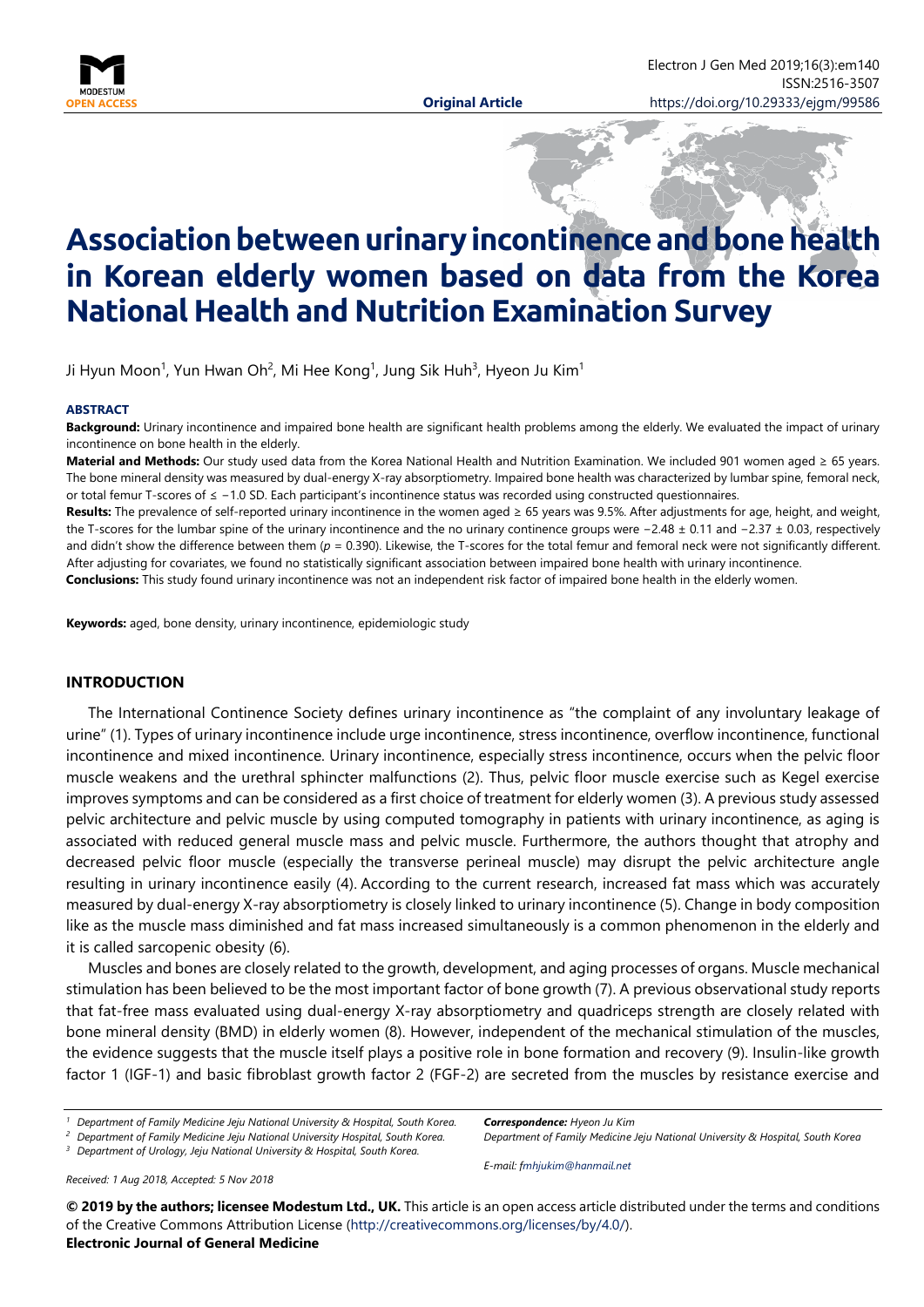eccentric muscle contraction to stimulate bone formation (10,11). Myostatin is known to inhibit cartilage formation and restoration of fracture during muscle injury or atrophy (9). Muscles and bones interact through these various mechanisms.

Elderly women with urinary incontinence are significantly limited in their activities, which play an important role in maintaining bone health due to frequency and urge sensation (12). Moreover, women with stress-related urinary incontinence had a decreased ability to maintain balance (13), and the urge associated with incontinence increased the risk of fall and non-traumatic fracture in elderly women (14).

On the basis of a previous study, elderly women with impaired bone health were more likely to show muscle loss followed by urinary incontinence. Moreover, women with urinary incontinence may have increased risk of decreased BMD and fall. This study aimed to evaluate the urinary incontinence status of Korean elderly women and to determine the relationship between urinary incontinence, a consequence of muscle loss and impaired bone health, taking into account potential confounding factors.

# **MATERIALS AND METHODS**

### **Subjects**

Our study used 18 months data from the Korea National Health and Nutrition Examination Survey (KNHANES; July 2008 to December 2009), supported by the Ministry of Health and Welfare and Korea Centers for Disease Control and Prevention. The KNHANES is a cross-sectional, nationwide survey to monitor the general health status, health behaviors, and nutrition of the Korean population. Similar to the National Health and Nutrition Examination Survey in the United States, each KNHANES uses a multistage sampling design to select participants from the general population of Korea.

The pathogenesis of urinary incontinence differs between men and women. Furthermore, during the research period, among 9,213 men, only 0.5% claimed to have symptoms of incontinence, and 0.3% were diagnosed by a physician as having urinary incontinence. For these reasons, we excluded men in this study and included only women aged ≥65 years. We also excluded women with diseases that could affect their BMD, such as myocardiac infarction, stroke, any malignancy, rheumatic arthritis, asthma, or osteoporosis on medication. On the basis of these criteria, 901 women were enrolled in our study.

Each participant provided informed consent prior to inclusion in the study, which was approved by the institutional review board of the Korea Centers for Disease Control and Prevention (2010-02CON-21-C).

### **Bone Health**

The BMDs (g/cm<sup>2</sup>) of the lumbar spine (L1 – L4), left femur neck, and total femur were measured with standardized protocols by highly skilled surveyors by using dual-energy X-ray absorptiometry (DISCOVERY W fan-beam densitometer, Hologic Inc., USA). When the left femur bone density was not measurable, the right femur was measured. When both femoral lesions could not be measured, only the lumbar spine BMD was measured. Due to lack of Korean representative bone density data, which are required for calculating the T-score, were available, Japanese BMD reference values were used. Impaired bone health was characterized by a lumbar spine, femoral neck, or total femur T-score of ≤ −1.0 SD. Subjects who had foreign bodies in bones, underwent femur surgery, had a fracture, or had a deformity were excluded from the analysis.

#### **Urinary Incontinence**

Each participant's incontinence status was determined using questionnaires administered by trained interviewers during face-to-face interviews. Urinary incontinence was determined on the basis of the responses to the questions, "Do you currently have symptoms of urinary incontinence?" and "Have you been diagnosed as having urinary incontinence by a physician?" To these questions, the participants answered "yes" or "no."

### **Anthropometric Parameters**

The KNHANES consists of self-reported questionnaires, physical measurement, and a nutrition survey. Personal health behaviors such as smoking status, drinking alcohol, physical activities were assessed using self-reported questionnaires. Furthermore chronic disease like hypertension, diabetes, and depression were interviewed. Body measurements such as height and weight were collected by a trained nurse.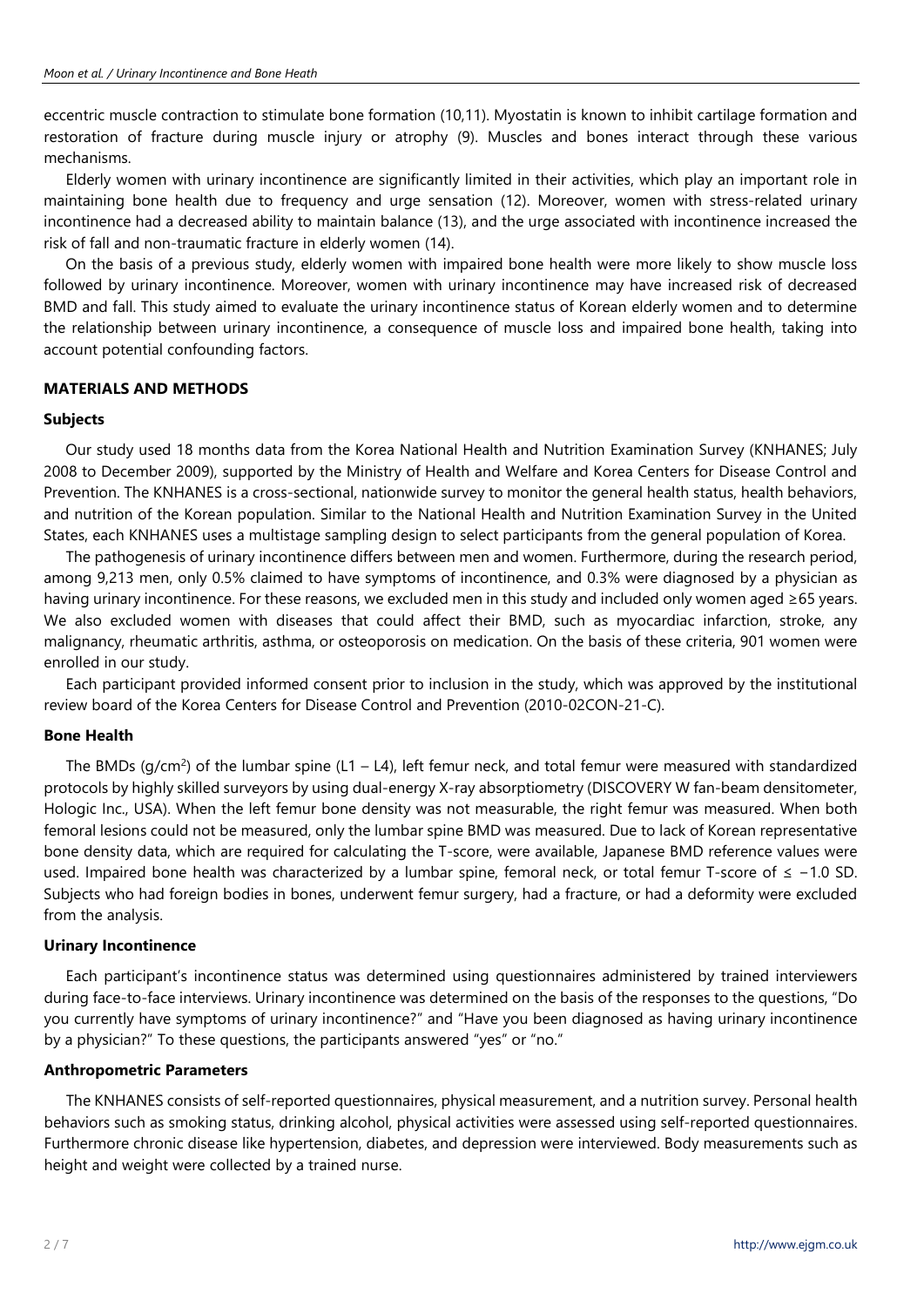|                               | <b>No Urinary incontinence</b> | <b>Urinary incontinence</b> |                  |
|-------------------------------|--------------------------------|-----------------------------|------------------|
|                               | $(N^* = 823)$                  | $(N^* = 78)$                | $\boldsymbol{p}$ |
| Age                           | $73.31 \pm 0.26$               | $74.49 \pm 1.01$            | 0.283            |
| Height (cm)                   | $150.39 \pm 0.27$              | $151.50 \pm 0.91$           | 0.236            |
| Weight (kg)                   | $54.07 \pm 0.35$               | $55.97 \pm 1.15$            | 0.120            |
| Body mass index ( $kg/m2$ )   | $23.87 \pm 0.13$               | $24.32 \pm 0.36$            | 0.247            |
| 25-OH vitamin D (ng/mL)       | $18.60 \pm 0.38$               | $20.26 \pm 1.32$            | 0.204            |
| Calcium consumption (mg)      | $368.31 \pm 31.09$             | $301.16 \pm 28.56$          | 0.113            |
| Physical activity restriction | 59.0 (2.2)                     | 43.8 (7.3)                  | 0.034            |
| Hypertension                  | 48.2 (2.1)                     | 51.5(7.6)                   | 0.677            |
| <b>Diabetes</b>               | 14.4(1.3)                      | 14.0(4.1)                   | 0.933            |
| Depression                    | 10.4(1.3)                      | 11.8(3.5)                   | 0.699            |
| Hormone replace therapy       | 5.1(0.9)                       | 0.6(0.7)                    | 0.015            |
| Smoker                        | 14.6(1.7)                      | 10.1(3.7)                   | 0.337            |
| Alcohol consumption           |                                |                             | 0.322            |
| None                          | 69.0 (2.1)                     | 68.2 (6.5)                  |                  |
| Once a week or less frequent  | 25.2(2.0)                      | 29.8 (6.5)                  |                  |
| More than twice a week        | 5.8(0.9)                       | 1.9(1.3)                    |                  |
| Exercise frequency            |                                |                             | 0.328            |
| None                          | 71.1(1.9)                      | 63.1 (7.0)                  |                  |
| Less than two times a week    | 8.0(1.1)                       | 7.8(3.3)                    |                  |
| Three times a week or more    | 20.9(1.6)                      | 29.1(6.3)                   |                  |

|  |  | <b>Table 1:</b> Baseline characteristics of study subjects by presence or absence of urinary incontinence |  |  |  |  |  |  |  |  |
|--|--|-----------------------------------------------------------------------------------------------------------|--|--|--|--|--|--|--|--|
|--|--|-----------------------------------------------------------------------------------------------------------|--|--|--|--|--|--|--|--|

\* Unweighted number

Values are expressed as mean ± standard error, estimated % (standard error).

Calculated by complex sample general linear model and complex sample logistic regression analysis

# **Statistical Analysis**

Differences in characteristics between the urinary incontinence and control groups were assessed using the complex sample logistic regression analysis for categorical variables and the complex sample general linear model for continuous variables. Complex sample logistic regression analysis was performed to examine the relationship between urinary incontinence and impaired bone health of the total femur, femoral neck, and lumbar spine. Potential covariates included age, height, weight, smoking status, alcohol consumption, frequency of exercise, physical activity restriction, 25-OH vitamin D, amount of calcium consumption, underlying disease, and hormone therapy. The group without urinary incontinence was used as the reference group. Odds ratio (OR) and 95% confidence interval (95% CI) were calculated.

All the analyses were weighted to incorporate sampling weight, considering the multistage probability sampling design of KNHANES, and response rate, which made the results representative of the entire population of older women. Weight values were determined using the number of participants in the research year and the research items examined. Results with *p* values of < 0.05 were considered significant. Data management and analysis were performed using the SPSS ver. 20.0 software (IBM Corp., Armonk, NY, USA).

### **RESULTS**

### **General Characteristics of the Participants**

In this representative population, 9.5% of the Korean women aged > 65 years had urinary incontinence. On the other hand, only 3.0% of the participants were diagnosed by a physician. No statistically significant differences in age, height, and weight were found between the two groups regardless of incontinence incidence. Furthermore, underlying diseases such as hypertension, diabetes, and depression showed no significant differences between the two groups. Physical activity restriction due to accident, disease, and sensory impairment (decreased visual acuity, hearing impairment, and tooth condition) was higher in the no urinary incontinence group than in the urinary continence group (*p* = 0.034). Statistically significantly less subjects in the incontinence group received hormone replacement therapy (*p* = 0.015). The characteristics of the study participants are presented in **Table 1**.

## **Bone Health and Urinary Incontinence**

**Table 2** shows the BMDs and T-scores adjusted for age, height, and weight difference between the urinary continence and no urinary continence groups. The adjusted T-score for the lumbar spine was −2.48±0.11 for the urinary incontinence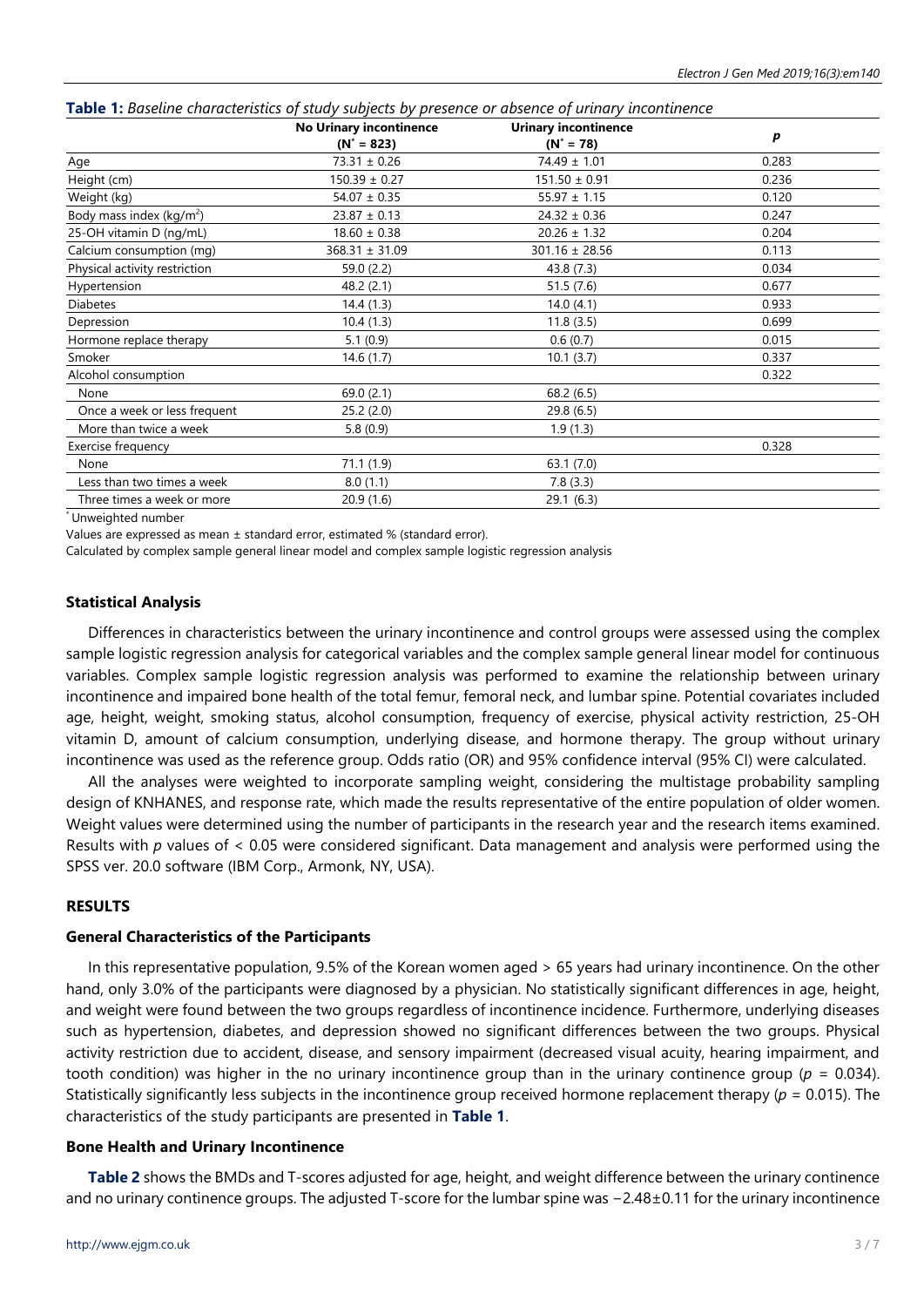#### **Table 2:** *Bone mineral density and T-score according to urinary incontinence status*

|                                | <b>No Urinary incontinence</b> | <b>Urinary incontinence</b> |       |  |
|--------------------------------|--------------------------------|-----------------------------|-------|--|
| Bone mineral density $(q/cm2)$ |                                |                             |       |  |
| Total femur                    | $0.70 \pm 0.00$                | $0.68 \pm 0.01$             | 0.376 |  |
| Femoral neck                   | $0.55 \pm 0.00$                | $0.54 \pm 0.01$             | 0.739 |  |
| Lumbar spine                   | $0.73 \pm 0.00$                | $0.72 \pm 0.01$             | 0.390 |  |
| T score                        |                                |                             |       |  |
| Total femur                    | $-1.32 \pm 0.03$               | $-1.43 \pm 0.12$            | 0.399 |  |
| Femoral neck                   | $-2.41 \pm 0.02$               | $-2.44 \pm 0.11$            | 0.739 |  |
| Lumbar spine                   | $-2.37 \pm 0.03$               | $-2.48 \pm 0.11$            | 0.390 |  |
|                                |                                |                             |       |  |

Adjusted by age, height and weight.

Values are expressed as mean ± standard error.

Calculated by complex sample general linear model

#### **Table 3:** *Multivariate analysis of urinary incontinence and impaired bone health*

|                      | <b>Multivariated OR</b> <sup>a</sup> | Multivariated OR <sup>b</sup> | Multivariated OR <sup>c</sup> | <b>Multivariated ORd</b> |
|----------------------|--------------------------------------|-------------------------------|-------------------------------|--------------------------|
| <b>Total femur</b>   |                                      |                               |                               |                          |
| No UI                |                                      |                               |                               |                          |
| UI                   | 1.23 (0.71-2.14)                     | $1.11(0.30-4.11)$             | 1.33 (0.72-2.46)              | 1.36 (0.72-2.55)         |
| <b>Femoral neck</b>  |                                      |                               |                               |                          |
| No UI                |                                      |                               |                               |                          |
| UI                   | 1.48 (0.52-4.21)                     | 1.63 (0.55-4.87)              | 1.66 (0.54-5.09)              | 1.56 (0.53-4.61)         |
| Lumbar spine         |                                      |                               |                               |                          |
| No UI                |                                      |                               |                               |                          |
| UI                   | 1.78 (0.71-4.47)                     | 1.94 (0.76-4.92)              | 1.85 (0.71-4.82)              | 1.72 (0.66-4.48)         |
| $\sim$ $\sim$ $\sim$ |                                      |                               |                               |                          |

Urinary incontinence: UI

Impaired bone health included ostepenia and osteoporosis.

Values are expressed as odds ratio (95% confidence interval).

aAdjusted by age, height and weight.

bAdjusted by age, height, weight, smoking status, alcohol consumption, frequency of exercise, and physical activity restriction.

c Adjusted by age, height, weight, smoking status, alcohol consumption, frequency of exercise, physical activity restriction, 25-OH vitamin D, and amount of calcium consumption.

dAdjusted by age, height, weight, smoking status, alcohol consumption, frequency of exercise, physical activity restriction, 25-OH vitamin D, amount of calcium consumption, underlying disease, and hormone therapy

group and −2.37±0.03 for the no urinary continence group (*p* = 0.390). Furthermore, T-scores for the total femur (−1.43 ± 0.12 vs −1.32 ± 0.03) and femoral neck (−2.44 ± 0.11 vs −2.41 ± 0.02) were not statistically significant (*p* = 0.399 and *p* = 0.739, respectively).

We examined the adjusted ORs for impaired bone health of the total femur, femoral neck, and lumbar spine in the two groups. **Table 3** shows the results. After adjusting for age, height, and weight, the ORs (95% CI) for impaired bone health of the total femur, femoral neck, and lumbar spine were 1.23 (0.71–2.14), 1.48 (0.52–4.21), and 1.78 (0.71–4.47), respectively. Similarly, we found no statistically significance when we adjusted for age, height, weight, smoking status, alcohol consumption, frequency of exercise, physical activity restriction, 25-OH vitamin, amount of calcium consumption, underlying disease (hypertension, diabetes, and depression), and hormone therapy, which showed significant differences between the no urinary continence and urinary incontinence groups in the univariate analysis. Urinary incontinence is not an independent risk factor of impaired bone health.

### **DISCUSSION**

This study has important meaning because it is the first domestic study of the association between urinary incontinence and bone health that used KNHANES data. In this representative population-based study, we showed that 9.5% of the elderly women reported inconvenience due to urinary incontinence and only 3.0% were diagnosed as having urinary incontinence by a physician. BMD and T-score for the total femur, femoral neck, and lumbar spine were lower in the urinary incontinence group than in the no urinary continence group, although this has no statistical significance. Urinary incontinence was not associated with the increased risk of impaired bone health in the Korean elderly women in this study.

Aging lowers the reserve capacity of homeostasis. Thus, organ function deteriorates, and the presentation of the disease is atypical because of concurrent multiple pathologies, multimorbidity, and polypharmacy due to various risk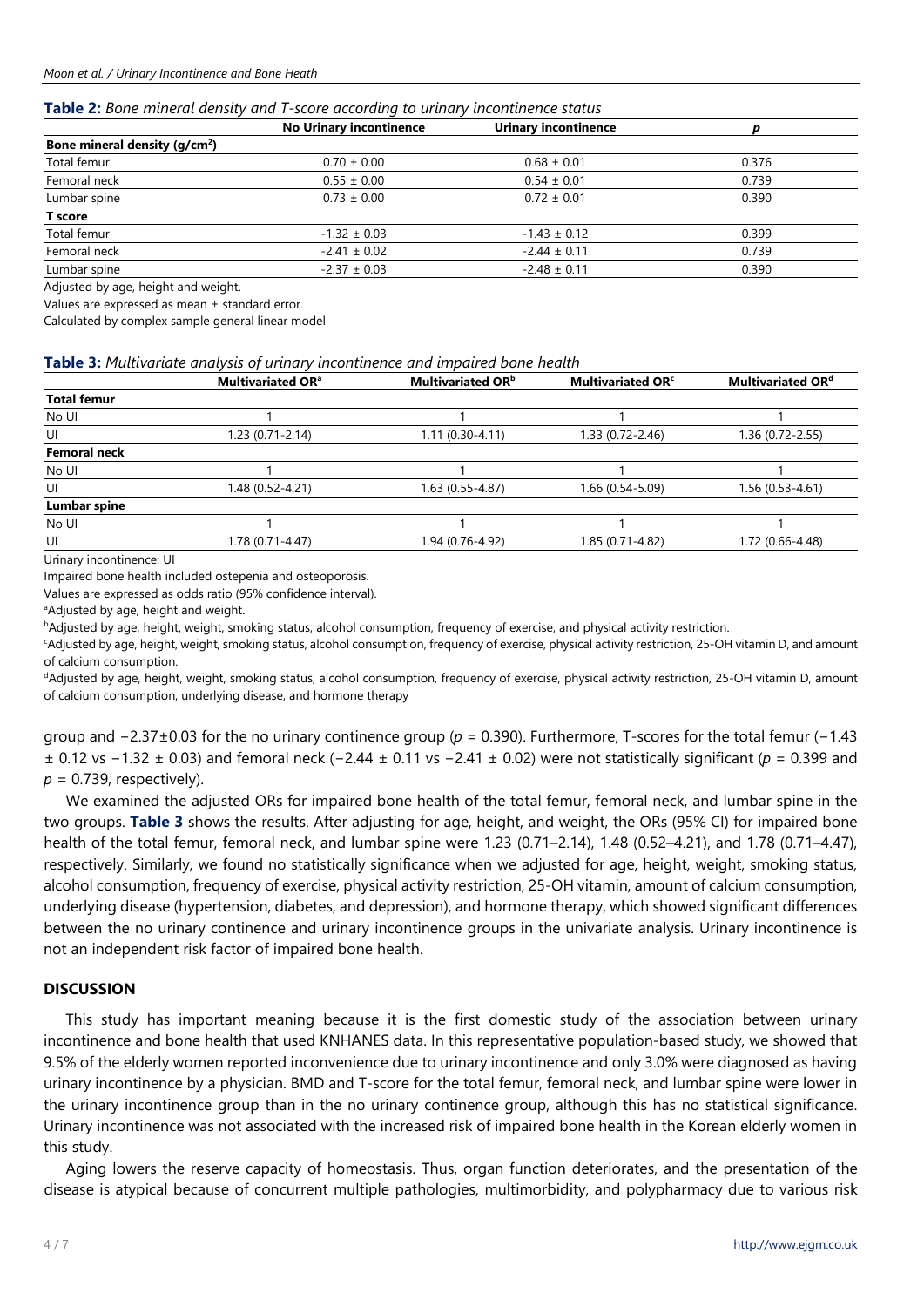factors and chronic diseases (15). Symptoms and signs manifest as geriatric syndrome. Many of the most common conditions in the elderly, including delirium, falls, frailty, osteoporosis, dizziness, syncope, and urinary incontinence, are classified as geriatric syndromes. A distinctive feature of geriatric syndrome is that shared risk factors of distinct geriatric syndrome simultaneously occur with two or more chronic diseases (multi-morbidity) (16). Multimorbidity affects the functioning of the elderly, hospitalization rate, hospitalization period, readmission rate, and mortality rate (17).

In this study, subjects who received hormone therapy were less likely to experience urinary incontinence. Prolonged estrogen deficiency are known to be closely linked to urogenital problems, including frequency, nocturia, and urinary incontinence (18). Estrogen deficiency leads to atrophy of the urethral mucosa, reduction in urethral closure pressure, and changes associated with urinary incontinence (19). Furthermore, hypoestrogenism in elderly and young women, which is related to pathological background, is associated with decreased BMD (20). Decreased estrogen levels are important shared risk factor of urinary incontinence and impaired bone health in elderly women (21). Elderly care requires understanding of multimorbidity and a comprehensive approach.

The prevalence of urinary incontinence widely varied according to the study method and subjects. In previous studies in Western populations, 19.3% of women aged > 60 years had urinary incontinence (22), and the prevalence of urinary incontinence among women aged > 40 years was 53.7% (23). On the other hand, in this study, among the 901 women, only 9.5% reported having a urinary incontinence problem. In general, many Korean elderly women regard urinary incontinence as a natural consequence of aging. They tend to think urinary incontinence as natural and not an illness. Furthermore, because of shame, many elderly women tend to conceal their problem. However, the prevalence of urinary incontinence in this report was different from that in a previous study in Korea (24). We randomly sampled 500 Korean women and included them in the study. The survey comprised a computer-aided telephone interview and consisted 16 questions about urinary incontinence. Among the responders, 23.8% of the women had urinary incontinence and 28.9% aged  $> 60$  years (n = 80) experienced urinary incontinence in the past 6 months. In this study, we used data from the KNHANES, a nationwide survey, so our study has a strength in that reflect the health status of the entire Korean population. However, the KNHANES assessed urinary incontinence on the basis of only one simple question in the selfreported questionnaire, thereby limiting the assessment of the actual prevalence of urinary incontinence.

This study has several limitations. First, in this study, we could not distinguish the subtypes of urinary incontinence. In aging, the prevalence of urge incontinence is increased, and mixed incontinence was more prevalent than stress urinary incontinence (25). Stress incontinence mainly due to the weakening of the pelvic floor muscles, including the pubococcygeal, levator ani, and sphincter muscles; unlike stress incontinence, urge incontinence is mainly caused by bladder dysfunction (26). Urinary incontinence of various mechanisms is difficult to distinguish, and the pure effect of the muscle weakness in urinary incontinence on impaired bone health is difficult to evaluate. Not only assessment of the type of urinary incontinence but also evaluation of symptom severity by using questionnaires such as the Incontinence Quality of Life (I-QoL) Instrument and King's Health Questionnaire (KHQ) is meaningful but could not be done in our study (27, 28). We controlled various factors that influence urinary incontinence and osteoporosis. However, we could not assess eating pattern, amount of total calorie, and protein intake. It is our second limitation. In this study, calcium and 25-OH vitamin D levels, which play important roles in bone health, were evaluated. Both groups were below the appropriate intake of calcium and showed levels lower than the reference value. Furthermore, parity and menopausal age are both important factors of urinary incontinence and bone health, but in this study, we could not evaluate these variances. Considering the current knowledge regarding this problem, we would like to conduct a study that complements the limitations of our present research.

In conclusion, urinary incontinence was not an independent risk factor of impaired bone health in the elderly women in this study.

# **ACKNOWLEDGEMENTS**

This work was supported by a research grant from Jeju National University Hospital in 2017.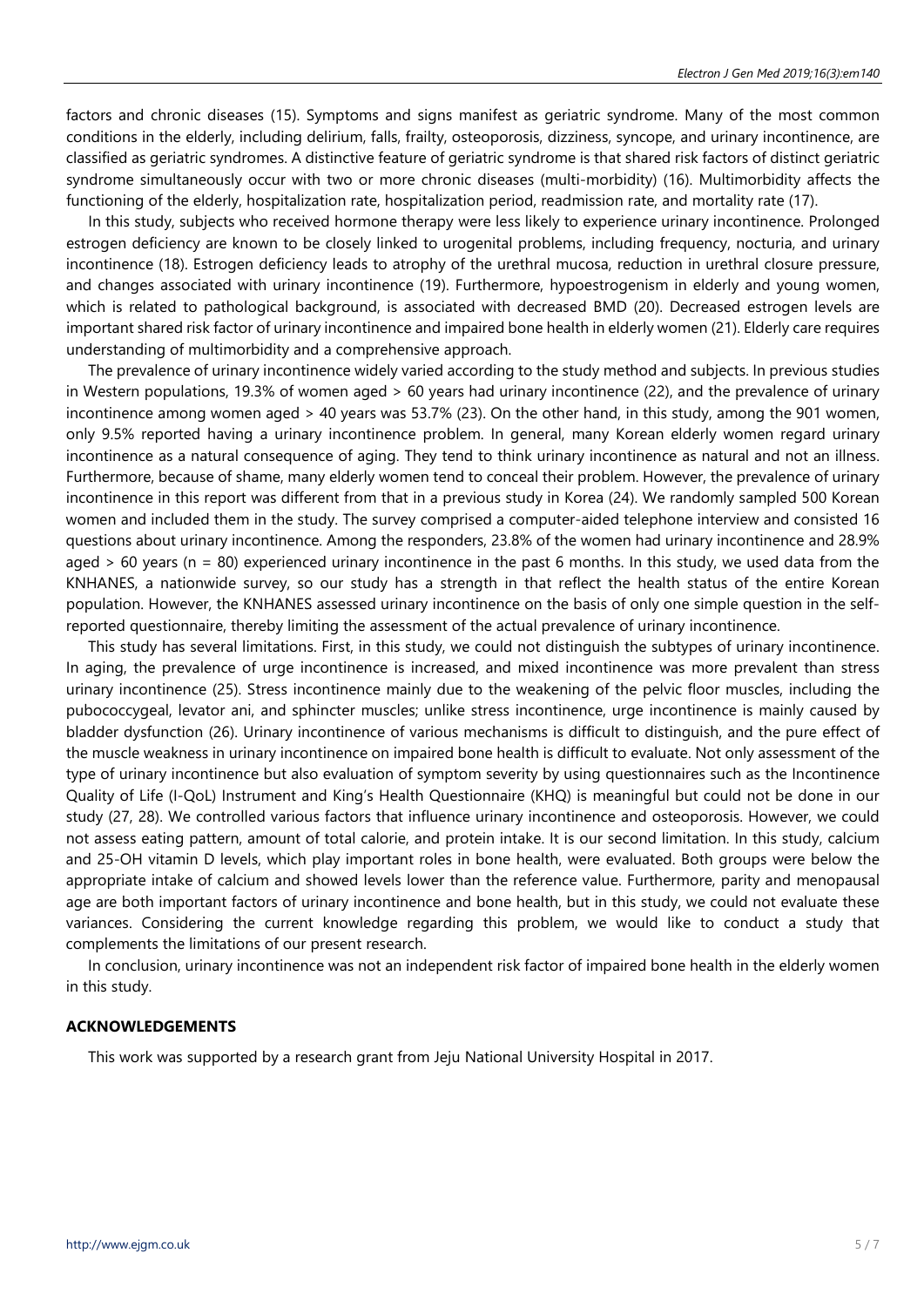# **REFERENCES**

- 1. Abrams P, Cardazo L, Fall M, et al. The standardisation of terminology in lower urinary tract function: report from the standardisation subcommittee of the International Continence Society. Urology. 2003;61(1):37–49. [https://doi.org/10.1016/S0090-4295\(02\)02243-4](https://doi.org/10.1016/S0090-4295(02)02243-4)
- 2. Kwon CS, Lee JH. Prevalence, risk factors, quality of life, and health-care seeking behaviors of female urinary incontinence: results from the 4th Korean National Health and Nutrition Examination Survey VI (2007–2009). Int Neurourol J. 2014;18:31–6. <https://doi.org/10.5213/inj.2014.18.1.31> PMid:24729925 PMCid:PMC3983507
- 3. Price N, Dawood R, Jackson SR. Pelvic floor exercise for urinary incontinence: a systematic literature review. Maturitas. 2010;67:309–15. <https://doi.org/10.1016/j.maturitas.2010.08.004> PMid:20828949
- 4. Stav K, Alcalay M, Peleg S, Lindner A, Gayer G, Hershkovitz I. Pelvis architecture and urinary incontinence in women. Eur Urol. 2007;52:239–44. <https://doi.org/10.1016/j.eururo.2006.12.026> PMid:17207915
- 5. Park YW, Lee JH. Female urinary incontinence and obesity assessed by anthropometry and dual-energy X-ray absorptiometry: analysis from the 2008–09 Korean National Health and Nutrition Examination Survey. Low Urin Tract Symptoms. 2017. <https://doi.org/10.1111/luts.12207> PMid:29119694
- 6. Cruz-Jentoft AJ, Baeyens JP, Bauer JM, Boirie Y, Cederholm T, Landi F, Martin FC, Michel JP, Rolland Y, Schneider SM, Topinková E, Vandewoude M, Zamboni M; European Working Group on Sarcopenia in Older People. Sarcopenia: European consensus on definition and diagnosis: report of the European Working Group on Sarcopenia in older people. Age Ageing. 2010;39:412–23. <https://doi.org/10.1093/ageing/afq034> PMid:20392703 PMCid:PMC2886201
- 7. Kim TN. Diverse abnormal body composition phenotypes: interaction between muscle, fat, and bone. Korean J Obes. 2015;24:9–16. <https://doi.org/10.7570/kjo.2015.24.1.9>
- 8. Lima RM, Bezerra LM, Rabelo HT, Silva MA, Silva AJ, Bottaro M, de Oliveira RJ. Fat-free mass, strength, and sarcopenia are related to bone mineral density in older women. J Clin Densitom. 2009;12:35–41. <https://doi.org/10.1016/j.jocd.2008.10.003> PMid:19084449
- 9. Hamrick MW. The skeletal muscle secretome: an emerging player in muscle-bone crosstalk. Bonekey Rep. 2012;1:60. <https://doi.org/10.1038/bonekey.2012.60> PMid:23951457 PMCid:PMC3727847
- 10. Hamrick MW, McNeil PL, Patterson SL. Role of muscle-derived growth factors in bone formation. J Musculoskelet Neuronal Interact. 2010;10:64–70.
- 11. Hamrick MW. A role for myokines in muscle-bone interactions. Exerc Sport Sci Rev. 2011;39:43–7. <https://doi.org/10.1097/JES.0b013e318201f601> PMid:21088601 PMCid:PMC3791922
- 12. Nygaard I, Girts T, Fultz NH, Kinchen K, Pohl G, Sternfeld B. Is urinary incontinence a barrier to exercise in women? Obstet Gynecol. 2005;106:307–14. <https://doi.org/10.1097/01.AOG.0000168455.39156.0f> PMid:16055580
- 13.Smith MD, Coppieters MW, Hodges PW. Is balance different in women with and without stress urinary incontinence? Neurourol Urodyn. 2008;27:71–8. <https://doi.org/10.1002/nau.20476> PMid:17623853
- 14. Brown JS, Vittinghoff E, Wyman JF, Stone KL, Nevitt MC, Ensrud KE, Grady D. Urinary incontinence: does it increase risk for falls and fractures? Study of the Osteoporotic Fractures Research Group. J Am Geriatr Soc. 2000;48:721– 5. <https://doi.org/10.1111/j.1532-5415.2000.tb04744.x> PMid:10894308
- 15. Yoo HJ. What is geriatric disease? J Korean Geriatr Soc. 2008;12:61–7.
- 16. Inouye SK, Studenski S, Tinetti ME, Kuchel GA. Geriatric syndromes: clinical, research, and policy implications of a core geriatric concept. J Am Geriatr Soc. 2007;55:780–91. <https://doi.org/10.1111/j.1532-5415.2007.01156.x> PMid:17493201 PMCid:PMC2409147
- 17. Fuchs Z, Blumstein T, Novikov I, Walter-Ginzburg A, Lyanders M, Gindin J, Habot B, Modan B. Morbidity, comorbidity, and their association with disability among community-dwelling oldest-old in Israel. J Gerontol A Biol Sci Med Sci. 1998;53:M447–55. <https://doi.org/10.1093/gerona/53A.6.M447>
- 18. Schaffer J, Fantl JA. Urogenital effects of the menopause. Baillieres Clin Obstet Gynaecol. 1996;10:401–17. [https://doi.org/10.1016/S0950-3552\(96\)80022-8](https://doi.org/10.1016/S0950-3552(96)80022-8)
- 19. Hextall A, Cardozo L. The role of estrogen supplementation in lower urinary tract dysfunction. Int Urogynecol J Pelvic Floor Dysfunct. 2001;12:258–61. <https://doi.org/10.1007/s001920170049> PMid:11569655
- 20. Męczekalski B, Podfigurna-Stopa A, Czyżyk A, Katulski K, Maciejewska-Jeske M. Why hypoestrogenism in young women is so important. Arch Perinat Med. 2014;20:78–80.